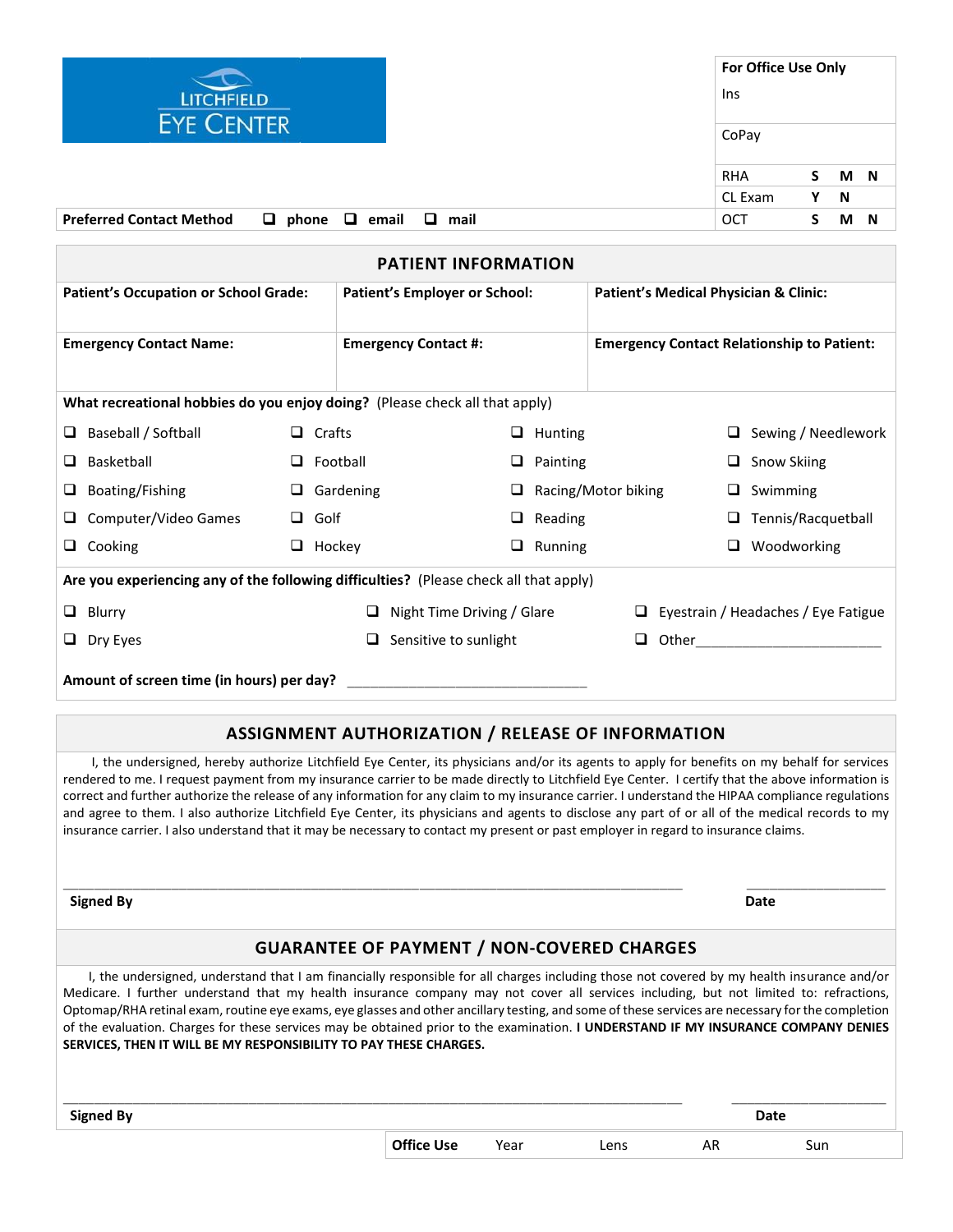| <b>CONTACT LENS EXAMINATIONS AND FEES</b>                                                                                                                                                                                                                                                                                                                                                                                                                                                                                                                                                                                                   |                           |  |  |  |
|---------------------------------------------------------------------------------------------------------------------------------------------------------------------------------------------------------------------------------------------------------------------------------------------------------------------------------------------------------------------------------------------------------------------------------------------------------------------------------------------------------------------------------------------------------------------------------------------------------------------------------------------|---------------------------|--|--|--|
| <b>Contact Lens Annual Examination</b><br>This examination includes: evaluation of the health of your eyes with contact lenses<br>on, reassess the fit and movement of your contact lenses, updates your prescription<br>as required, and the education to keep you wearing contact lenses successfully. A 30<br>day period of follow-up care is included. All follow-up visits to finalize your<br>prescription will need to be done during this timeframe or additional fees will be<br>assessed.                                                                                                                                         | $\Box$ \$47.50 - \$73.50  |  |  |  |
| <b>Contact Lens Refitting Examination</b><br>If our doctors have not prescribed contact lenses for you in the past or if a change to<br>modality or type of contact lens is needed this examination is necessary for them to<br>evaluate the health of your eyes with contact lenses on. It also reassess the fit and<br>movement of your contact lenses, update your prescription as required, and educate<br>you on successful contact lens wear. A 30 day period of follow-up care is included.<br>All follow-up visits to finalize your prescription will need to be done during this<br>timeframe or additional fees will be assessed. | $\Box$ \$73.50 - \$254.00 |  |  |  |
| <b>Initial Contact Lens Examination</b><br>This exam will include contact lens training on insertion, removal, and instruction on<br>the care of your contact lenses. It will allow our doctors to evaluate health of your<br>eyes with contact lenses on, assess the fit and movement of your contact lenses, and<br>to educate you on successful contact lens wear. A 30 day period of follow-up care is<br>included. All follow-up visits to finalize your prescription will need to be done during<br>this timeframe or additional fees will be assessed.                                                                               | $\Box$ \$134.50 - 254.00  |  |  |  |
| Do you elect to have a contact lens examination?                                                                                                                                                                                                                                                                                                                                                                                                                                                                                                                                                                                            | $\Box$ Yes<br>$\Box$ No   |  |  |  |

A contact lens examination and evaluation is medically necessary and required in order to obtain or renew your contact lens prescription. All contact lens professional service fees are *non-refundable* even if not successful and **payment is due at the time of service**.

The contact lens prescription will not be released until full payment is received and only after all prescribed follow-up visits have been completed. Our office requires a valid medical and refractive eye examination to be completed prior to being fit with any contact lenses. This is to assure that there is not any unsuspected or underlying conditions that may prevent successful and healthy contact lens wear.

Unless contact lens coverage is specifically noted in your insurance plan, your insurance will not pay the above fee.

Please note: the above fee does not include the cost of the contact lenses. Contact lenses may only be returned if the original packaging is not opened or written upon within two months of purchase. Contact lenses that are custom ordered are non-refundable.

\_\_\_\_\_\_\_\_\_\_\_\_\_\_\_\_\_\_\_\_\_\_\_\_\_\_\_\_\_\_\_\_\_\_\_\_\_\_\_\_\_\_\_\_\_\_\_\_\_\_\_\_\_\_\_\_\_\_\_\_\_\_\_\_\_\_\_\_\_\_\_\_\_\_\_\_\_\_\_\_ \_\_\_\_\_\_\_\_\_\_\_\_\_\_\_\_\_\_\_

## **By signing below, I understand and agree to the above contact lens professional services and associated fees.**

**Signed By Date**